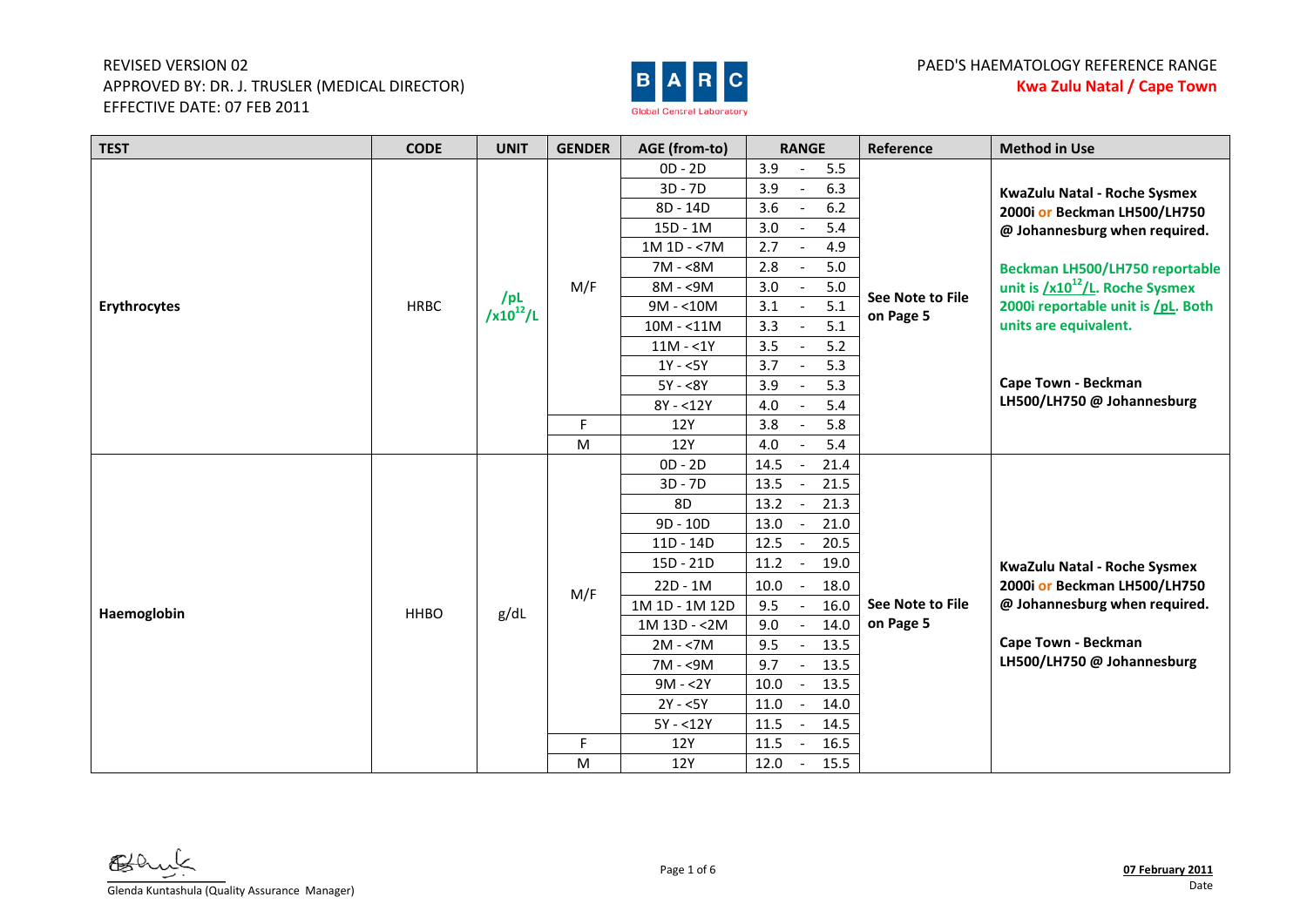

| <b>TEST</b>             | <b>CODE</b> | <b>UNIT</b>            | <b>GENDER</b> | AGE (from-to)   | <b>RANGE</b>                             | Reference        | <b>Method in Use</b>         |
|-------------------------|-------------|------------------------|---------------|-----------------|------------------------------------------|------------------|------------------------------|
|                         |             |                        |               | $OD - 2D$       | 0.46<br>0.70<br>$\overline{\phantom{a}}$ |                  |                              |
|                         |             |                        |               | $3D - 7D$       | 0.42<br>0.66                             |                  |                              |
|                         |             |                        |               | 8D              | 0.41<br>0.65                             |                  |                              |
|                         |             |                        |               | 9D - 10D        | $0.40\,$<br>0.64                         |                  |                              |
|                         |             |                        |               | $11D - 14D$     | 0.39<br>0.63                             |                  |                              |
|                         |             |                        |               | 15D - 21D       | 0.35<br>0.59                             |                  |                              |
|                         |             |                        |               | $22D - 1M$      | 0.31<br>0.55                             |                  |                              |
|                         |             |                        | M/F           | 1M 1D - 1M 12D  | 0.30<br>0.49<br>$\sim$                   |                  |                              |
| Haematocrit             | <b>HHCT</b> | L/L                    |               | 1M 13D - < 2M   | 0.28<br>0.42                             |                  |                              |
|                         |             |                        |               | $2M - 57M$      | 0.29<br>0.40                             |                  |                              |
|                         |             |                        |               | $7M - 1Y$       | 0.29<br>0.39                             |                  |                              |
|                         |             |                        |               | $1Y - 2Y$       | 0.30<br>0.36                             |                  |                              |
|                         |             |                        |               | $2Y - 4Y$       | 0.32<br>0.38                             |                  |                              |
|                         |             |                        |               | $4Y - 5Y$       | 0.34<br>0.42                             |                  |                              |
|                         |             |                        |               | $5Y - 8Y$       | 0.35<br>0.44                             |                  | KwaZulu Natal - Roche Sysmex |
|                         |             |                        |               | $8Y - 12Y$      | 0.36<br>0.44                             |                  | 2000i or Beckman LH500/LH750 |
|                         |             |                        | $\mathsf F$   | 12Y             | 0.36<br>0.47                             | See Note to File | @ Johannesburg when          |
|                         |             |                        | M             | <b>12Y</b>      | 0.44<br>0.36                             | on Page 5        | required.                    |
|                         |             |                        |               | $OD - 1D$       | 95.0<br>$\overline{121}$                 |                  |                              |
|                         |             |                        |               | $2D - 7D$       | 88<br>126                                |                  | Cape Town - Beckman          |
|                         |             |                        |               | 8D - 10D        | 87<br>125                                |                  | LH500/LH750 @ Johannesburg   |
|                         |             |                        |               | $11D - 14D$     | 86<br>124                                |                  |                              |
|                         |             |                        |               | 15D - 1M        | 85<br>123                                |                  |                              |
|                         |             |                        |               | 1M 1D - 1M 12D  | 82<br>120<br>$\sim$                      |                  |                              |
|                         |             |                        |               | 1M 13D - 1M 19D | 79<br>117<br>$\overline{\phantom{a}}$    |                  |                              |
|                         |             |                        | M/F           | 1M 20D - <2M    | 77<br>115<br>$\sim$                      |                  |                              |
| <b>Mean Cell Volume</b> | <b>HMCV</b> | $\ensuremath{{\sf f}}$ |               | $2M - 7M$       | 74<br>108<br>$\sim$                      |                  |                              |
|                         |             |                        |               | 7M - <9M        | 73<br>100<br>$\sim$                      |                  |                              |
|                         |             |                        |               | $9M - 1Y$       | 72<br>96<br>$\overline{\phantom{a}}$     |                  |                              |
|                         |             |                        |               | $1Y - 2Y$       | 70<br>86<br>$\overline{\phantom{a}}$     |                  |                              |
|                         |             |                        |               | $2Y - 4Y$       | 72<br>89                                 |                  |                              |
|                         |             |                        |               | $4Y - 8Y$       | 73<br>89<br>$\blacksquare$               |                  |                              |
|                         |             |                        |               | $8Y - 12Y$      | 76<br>90<br>$\overline{\phantom{a}}$     |                  |                              |
|                         |             |                        | F.            | 12Y             | 76<br>96                                 |                  |                              |
|                         |             |                        | M             | 12Y             | 76<br>95                                 |                  |                              |

Glenda Kuntashula (Quality Assurance Manager)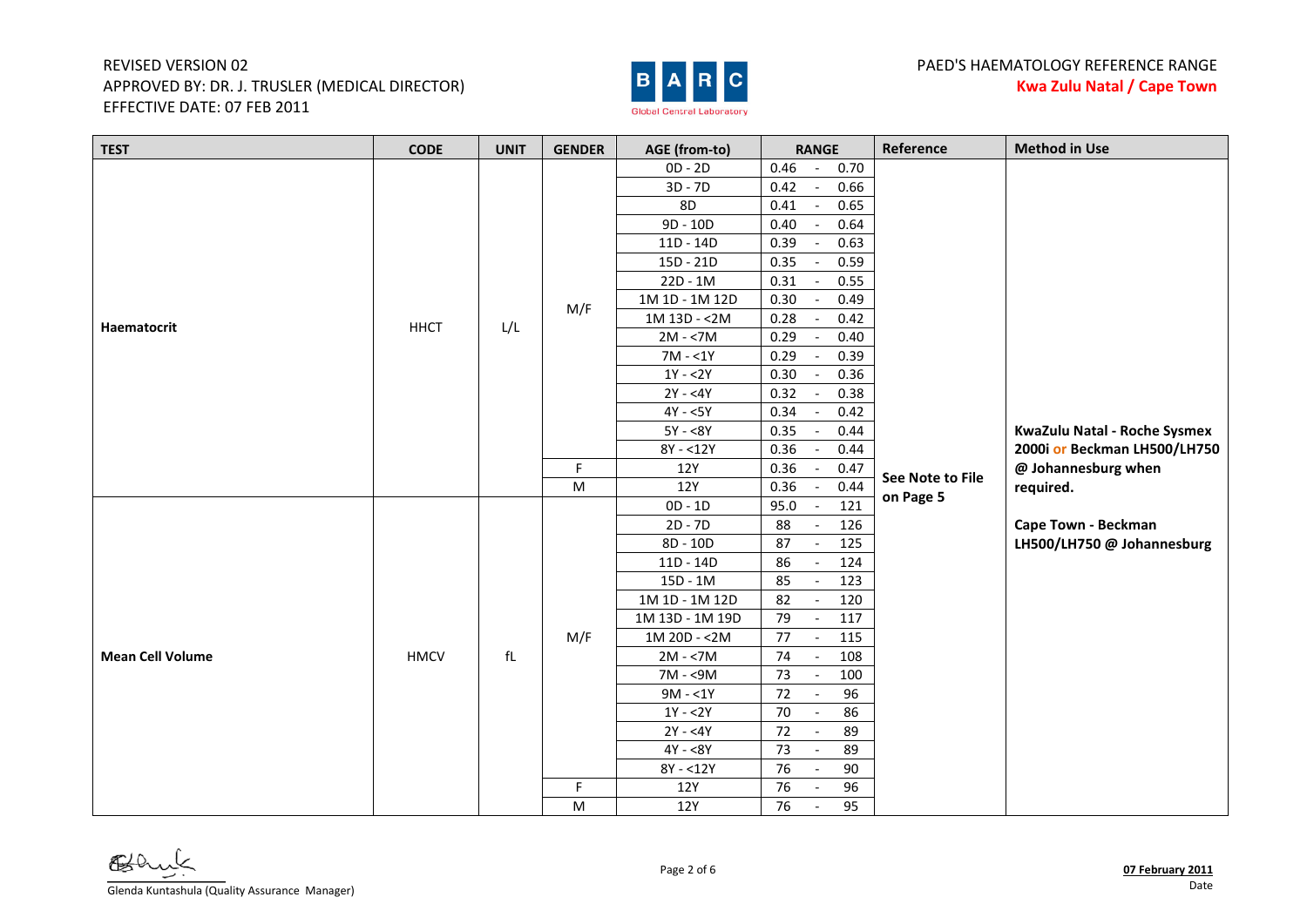

| <b>TEST</b>                                | <b>CODE</b>  | <b>UNIT</b> | <b>GENDER</b> | AGE (from-to)  | <b>RANGE</b>                                | Reference                     | <b>Method in Use</b>                                                                  |
|--------------------------------------------|--------------|-------------|---------------|----------------|---------------------------------------------|-------------------------------|---------------------------------------------------------------------------------------|
|                                            |              |             |               | $OD - 1D$      | 31<br>38                                    |                               |                                                                                       |
|                                            |              |             |               | $2D - 1M$      | 28<br>40<br>$\blacksquare$                  |                               |                                                                                       |
|                                            |              |             |               | 1M 1D - 1M 14D | 37<br>27                                    |                               |                                                                                       |
|                                            |              |             |               | 1M 15D - 2M    | 34<br>26<br>$\overline{\phantom{a}}$        |                               |                                                                                       |
| <b>Mean Cell Haemoglobin</b>               | ZHMCH        | pg          | M/F           | $2M 1D - 7M$   | 25<br>34                                    |                               |                                                                                       |
|                                            |              |             |               | $7M - 1Y$      | 33<br>24                                    |                               |                                                                                       |
|                                            |              |             |               | $1Y - 2Y$      | 23<br>30                                    |                               |                                                                                       |
|                                            |              |             |               | $2Y - 12Y$     | 30<br>24                                    |                               |                                                                                       |
|                                            |              |             |               | 12Y            | 26<br>34                                    |                               |                                                                                       |
| <b>Mean Cell Haemoglobin Concentration</b> | ZHMCHC       | g/dL        | M/F           | 0D - 12Y       | 30<br>37                                    |                               |                                                                                       |
| <b>Platelets</b>                           | HPLAT.       | $x10^9$ /L  | M/F           | 0D - 12Y       | 150<br>450<br>$\overline{\phantom{a}}$      |                               |                                                                                       |
|                                            |              |             |               | 0 <sub>D</sub> | 30.0<br>9.0                                 |                               | KwaZulu Natal - Roche Sysmex                                                          |
|                                            |              |             |               | $1D - 6D$      | 34.0<br>9.0                                 |                               | 2000i or Beckman LH500/LH750                                                          |
|                                            | <b>HWBCO</b> | $x10^9/L$   |               | 7D - 13D       | $5.0$<br>21.0                               | See Note to File<br>on Page 5 | @ Johannesburg when<br>required.<br>Cape Town - Beckman<br>LH500/LH750 @ Johannesburg |
| Leucocytes                                 |              |             | M/F           | $14D - 6M$     | 19.5<br>5.0                                 |                               |                                                                                       |
|                                            |              |             |               | $6M - 2Y$      | $6.0\,$<br>17.5<br>$\overline{a}$           |                               |                                                                                       |
|                                            |              |             |               | $2Y - 6Y$      | $6.0\,$<br>17.0<br>$\overline{\phantom{a}}$ |                               |                                                                                       |
|                                            |              |             |               | $6Y - 10Y$     | 5.0<br>15.0<br>$\overline{\phantom{a}}$     |                               |                                                                                       |
|                                            |              |             |               | 10Y - 12Y      | 13.5<br>4.5<br>$\overline{\phantom{a}}$     |                               |                                                                                       |
|                                            |              |             |               | 0 <sub>D</sub> | $6.0\,$<br>26.0<br>$\overline{\phantom{a}}$ |                               |                                                                                       |
|                                            |              |             |               | $1D - 6D$      | 21.0<br>5.0<br>$\overline{\phantom{a}}$     |                               |                                                                                       |
|                                            |              |             |               | 7D - 13D       | 1.5<br>10.0<br>$\overline{\phantom{a}}$     |                               |                                                                                       |
|                                            |              |             |               | $14D - 1M$     | 9.5<br>$1.0\,$                              |                               |                                                                                       |
| <b>Neutrophils</b>                         | ZHNEUTPRT    | $x10^9$ /L  | M/F           | $1M - 3M$      | 9.0<br>$1.0\,$<br>$\overline{\phantom{a}}$  |                               |                                                                                       |
|                                            |              |             |               | $3M - 1Y$      | 8.5<br>1.0<br>$\overline{\phantom{a}}$      |                               |                                                                                       |
|                                            |              |             |               | $1Y - 6Y$      | 8.5<br>$1.5\,$<br>$\sim$                    |                               |                                                                                       |
|                                            |              |             |               | $6Y - 10Y$     | 8.0<br>1.5<br>$\overline{\phantom{a}}$      |                               |                                                                                       |
|                                            |              |             |               | 10Y - 12Y      | 1.8<br>8.0<br>$\sim$                        |                               |                                                                                       |

Glenda Kuntashula (Quality Assurance Manager)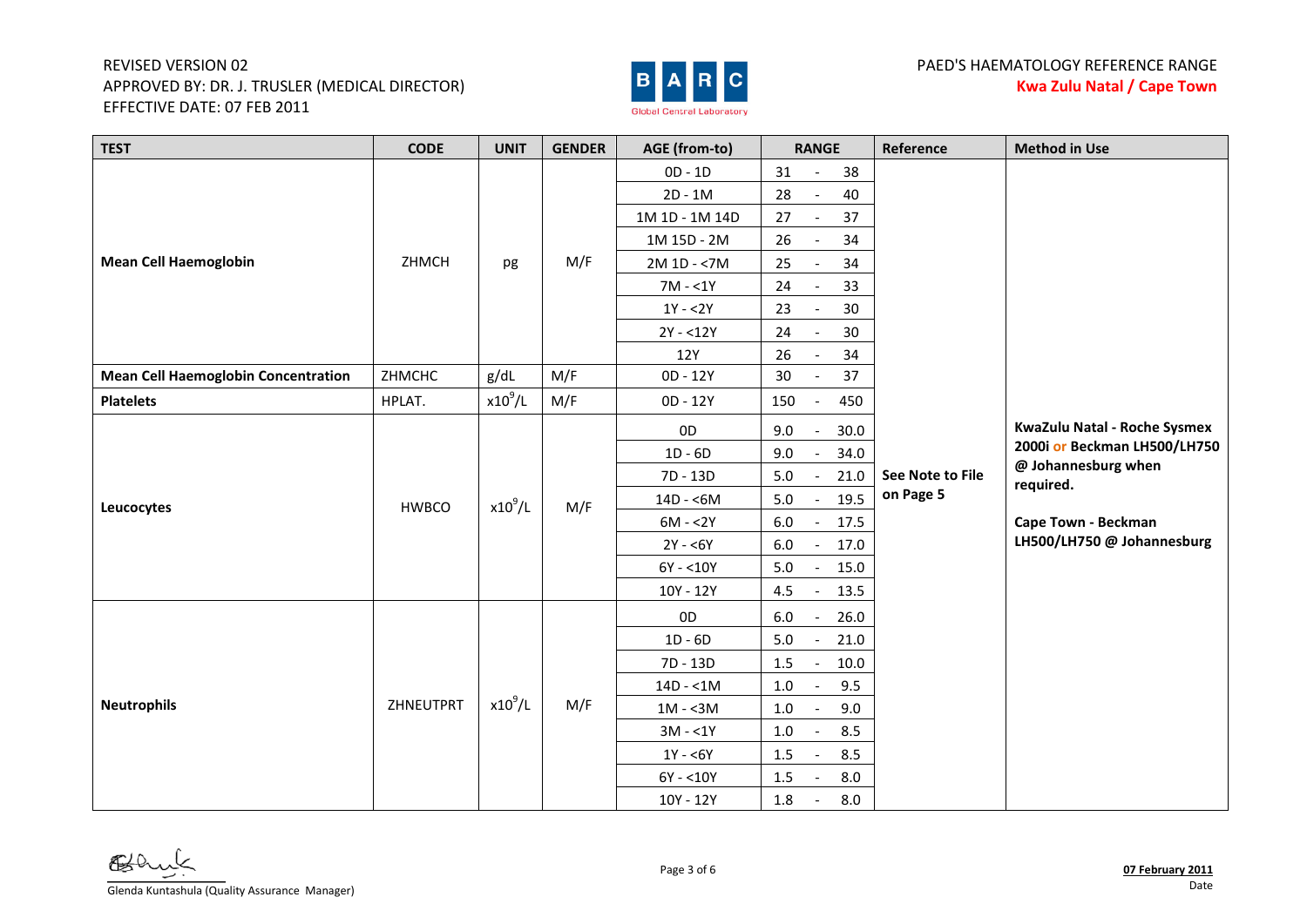

| <b>TEST</b>        | <b>CODE</b> | <b>UNIT</b> | <b>GENDER</b> | AGE (from-to) | <b>RANGE</b>                            | Reference        | <b>Method in Use</b>                              |
|--------------------|-------------|-------------|---------------|---------------|-----------------------------------------|------------------|---------------------------------------------------|
|                    |             |             |               | 0D            | 2.0<br>11.0<br>$\sim$                   |                  |                                                   |
|                    |             |             |               | $1D - 6D$     | 2.0<br>11.5<br>$-$                      |                  |                                                   |
|                    |             |             |               | $7D - 1M$     | 2.0<br>17.0<br>$\overline{\phantom{a}}$ |                  |                                                   |
|                    |             |             |               | $1M - 6M$     | 2.5<br>16.5<br>$-$                      |                  |                                                   |
| Lymphocytes        | ZHLYMPRT    | $x10^9$ /L  | M/F           | $6M - 2Y$     | 4.0<br>13.5                             |                  |                                                   |
|                    |             |             |               | $2Y - 4Y$     | 3.0<br>9.5                              |                  |                                                   |
|                    |             |             |               | $4Y - 6Y$     | 2.0<br>8.0                              |                  | KwaZulu Natal - Roche Sysmex                      |
|                    |             |             |               | $6Y - 10Y$    | 1.5<br>7.0                              |                  | 2000i or Beckman LH500/LH750                      |
|                    |             |             |               | 10Y - 12Y     | 1.5<br>6.5<br>$\overline{\phantom{a}}$  | See Note to File | @ Johannesburg when                               |
|                    |             |             |               | 0D            | 1.8<br>0.2                              | on Page 5        | required.                                         |
|                    |             |             |               | $1D - 13D$    | 0.2<br>1.9                              |                  |                                                   |
| <b>Monocytes</b>   | ZHMONOPRT   | $x10^9$ /L  | M/F           | $14D - 1M$    | 0.2<br>1.8                              |                  | Cape Town - Beckman<br>LH500/LH750 @ Johannesburg |
|                    |             |             |               | $1M - 6M$     | 0.2<br>1.4                              |                  |                                                   |
|                    |             |             |               | $6M - 4Y$     | 0.2<br>0.9<br>$\overline{\phantom{0}}$  |                  |                                                   |
|                    |             |             |               | 4Y - 12Y      | 0.2<br>0.8                              |                  |                                                   |
|                    |             |             |               | 0D - 13D      | 0.0<br>0.8                              |                  |                                                   |
| <b>Eosinophils</b> | ZHEOSPRT    | $x10^9$ /L  | M/F           | $14D - 1M$    | 0.0<br>0.6                              |                  |                                                   |
|                    |             |             |               | 1M - 12Y      | 0.0<br>0.5                              |                  |                                                   |
| <b>Basophils</b>   | ZHBASOPRT   | $x10^9$ /L  | M/F           | 0D - 12Y      | 0.3<br>0.0                              |                  |                                                   |

AKO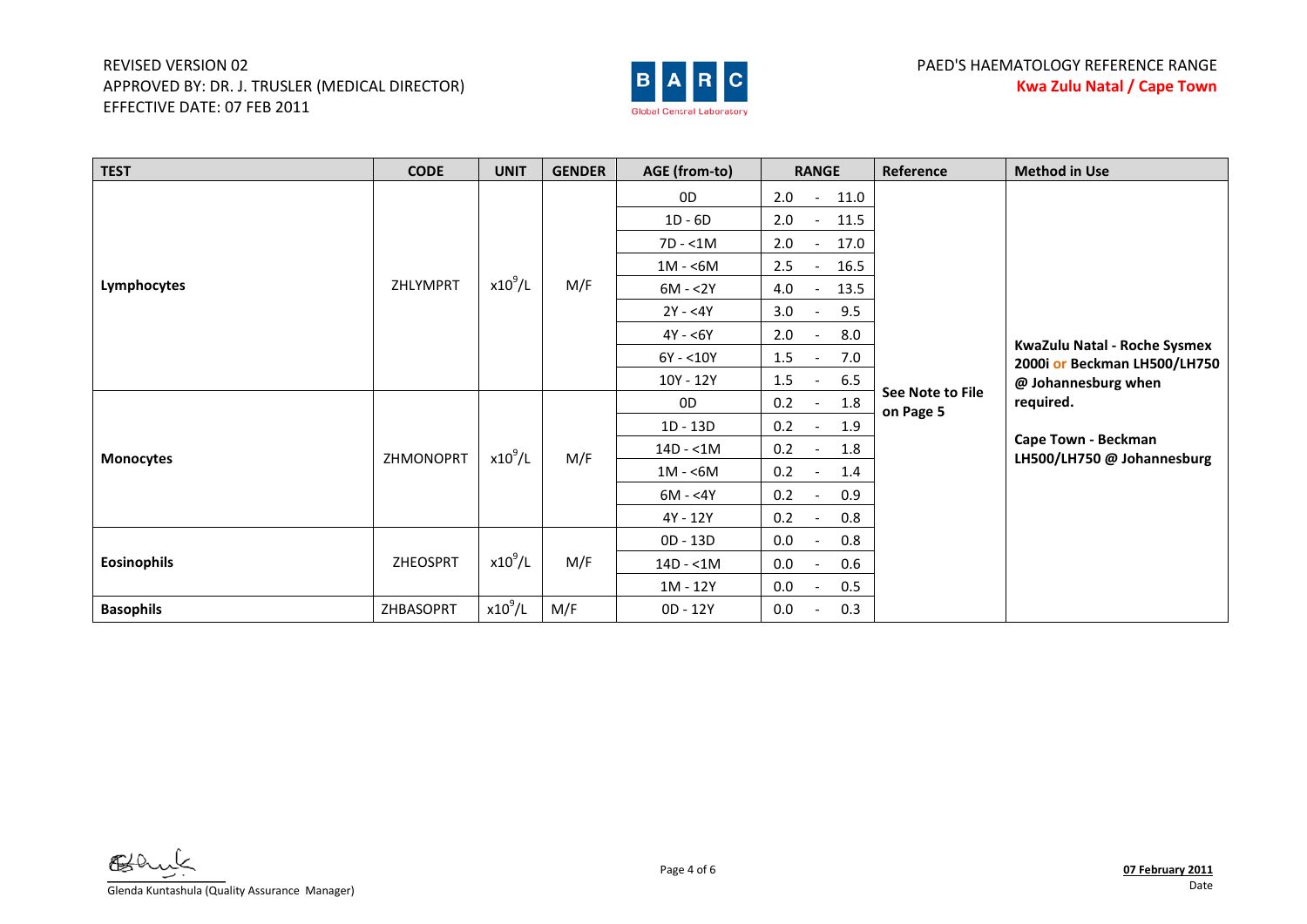

| <b>BIOANALYTICAL RESEARCH CORPORATION</b><br>SOUTH AFRICA (PTY) LTD<br>In cooperation with Lancet Laboratories<br>CENTRAL LABORATORY FOR CLINICAL TRIALS<br>sites: www.bercea.co.za or www.barclab.com / E-Mail: barcea@ianoet.co.za                                                                                                                             | <b>BARC SA Pty Ltd</b><br>Johannesburg<br>Napler House<br>11 Napler Road<br>Richmond, 2092<br>Fax: +27 11 358-0748 | <b>BARC SA Pty Ltd</b><br>Durban<br>74 Lorne Street<br>Durban, 4001<br>Tel: +27 11 242-7044 Tel: +27 31 308-6617<br>+27 11 358-0901   Fax: +27 31 308-6615 | <b>BARC SA Pty Ltd</b><br>Pretoria<br>102 Lancet Medical Centre Pencardia Building 1st Floor Waverley Business Park<br>509 Pretorius Street<br>Arcadia 0083<br>Tel: +27 12 483-0255/6/7<br>Fax: +27 12 483-0259 | <b>BARC SA Pty Ltd</b><br>Cape Town<br><b>Unit 7, Bidg 23B</b><br><b>Wycroft Road</b><br>Mowbray, 7700<br>Tel: +27 21 448-4311<br>Fax: +27 21 448-5604 |
|------------------------------------------------------------------------------------------------------------------------------------------------------------------------------------------------------------------------------------------------------------------------------------------------------------------------------------------------------------------|--------------------------------------------------------------------------------------------------------------------|------------------------------------------------------------------------------------------------------------------------------------------------------------|-----------------------------------------------------------------------------------------------------------------------------------------------------------------------------------------------------------------|--------------------------------------------------------------------------------------------------------------------------------------------------------|
| VAT momber: 4820184234                                                                                                                                                                                                                                                                                                                                           |                                                                                                                    |                                                                                                                                                            | Company Registration number: 199901056807                                                                                                                                                                       |                                                                                                                                                        |
|                                                                                                                                                                                                                                                                                                                                                                  |                                                                                                                    |                                                                                                                                                            |                                                                                                                                                                                                                 | 12 October 2009                                                                                                                                        |
| To Whom It May Concern                                                                                                                                                                                                                                                                                                                                           |                                                                                                                    |                                                                                                                                                            |                                                                                                                                                                                                                 |                                                                                                                                                        |
|                                                                                                                                                                                                                                                                                                                                                                  |                                                                                                                    | <b>Haematology Reference Ranges</b>                                                                                                                        |                                                                                                                                                                                                                 |                                                                                                                                                        |
| Please note that on investigation into the history of the origin of the haematology reference<br>ranges at Lancet, it would appear that, historically, Lancet Adult Haematology reference ranges for<br>Johannesburg were adopted from the South African Institute of Medical Research, (SAIMR), now<br>known as the National Health Laboratory Services (NHLS). |                                                                                                                    |                                                                                                                                                            |                                                                                                                                                                                                                 |                                                                                                                                                        |
| These ranges were then checked by the Lancet Haematology department in Johannesburg<br>sometime in the late 1980s using 100 normal patients.                                                                                                                                                                                                                     |                                                                                                                    |                                                                                                                                                            |                                                                                                                                                                                                                 |                                                                                                                                                        |
| The Haematology reference ranges for the coastal level were determined in the 1980's by<br>Ferguson, Roux and Partners, a local laboratory in Durban, now known as Ampath Trust. These<br>were then adopted by all the coastal laboratories.                                                                                                                     |                                                                                                                    |                                                                                                                                                            |                                                                                                                                                                                                                 |                                                                                                                                                        |
| The Paediatric Haematology reference ranges for Johannesburg were adopted from Wintrobe in<br>the 80's.                                                                                                                                                                                                                                                          |                                                                                                                    |                                                                                                                                                            |                                                                                                                                                                                                                 |                                                                                                                                                        |
| Unfortunately all this happened long before the laboratories were accredited and they did not<br>keep the documentation in perpetuity as we do now.                                                                                                                                                                                                              |                                                                                                                    |                                                                                                                                                            |                                                                                                                                                                                                                 |                                                                                                                                                        |
| Please note that these ranges have been deemed acceptable for the local population by the<br>pathologists' serving these practices over the last 30 years, and that we accept these as our<br>references ranges.                                                                                                                                                 |                                                                                                                    |                                                                                                                                                            |                                                                                                                                                                                                                 |                                                                                                                                                        |
| Jessica Trusler<br>Dr.<br><b>MEDICAL DIRECTOR</b><br><b>BARC S.A. Clinical Trials Laboratory</b>                                                                                                                                                                                                                                                                 |                                                                                                                    |                                                                                                                                                            |                                                                                                                                                                                                                 |                                                                                                                                                        |
| JOINT VENTURE OF BARC INTERNATIONAL WITH LANCET LABORATORIES<br>DIRECTORS: Dr Paul Magrez (Belgium), J. Albrecht (Belgium), Dr P.R. Cole (South Africa)                                                                                                                                                                                                          |                                                                                                                    | Dr J. Trusler (Medical Director)                                                                                                                           |                                                                                                                                                                                                                 |                                                                                                                                                        |